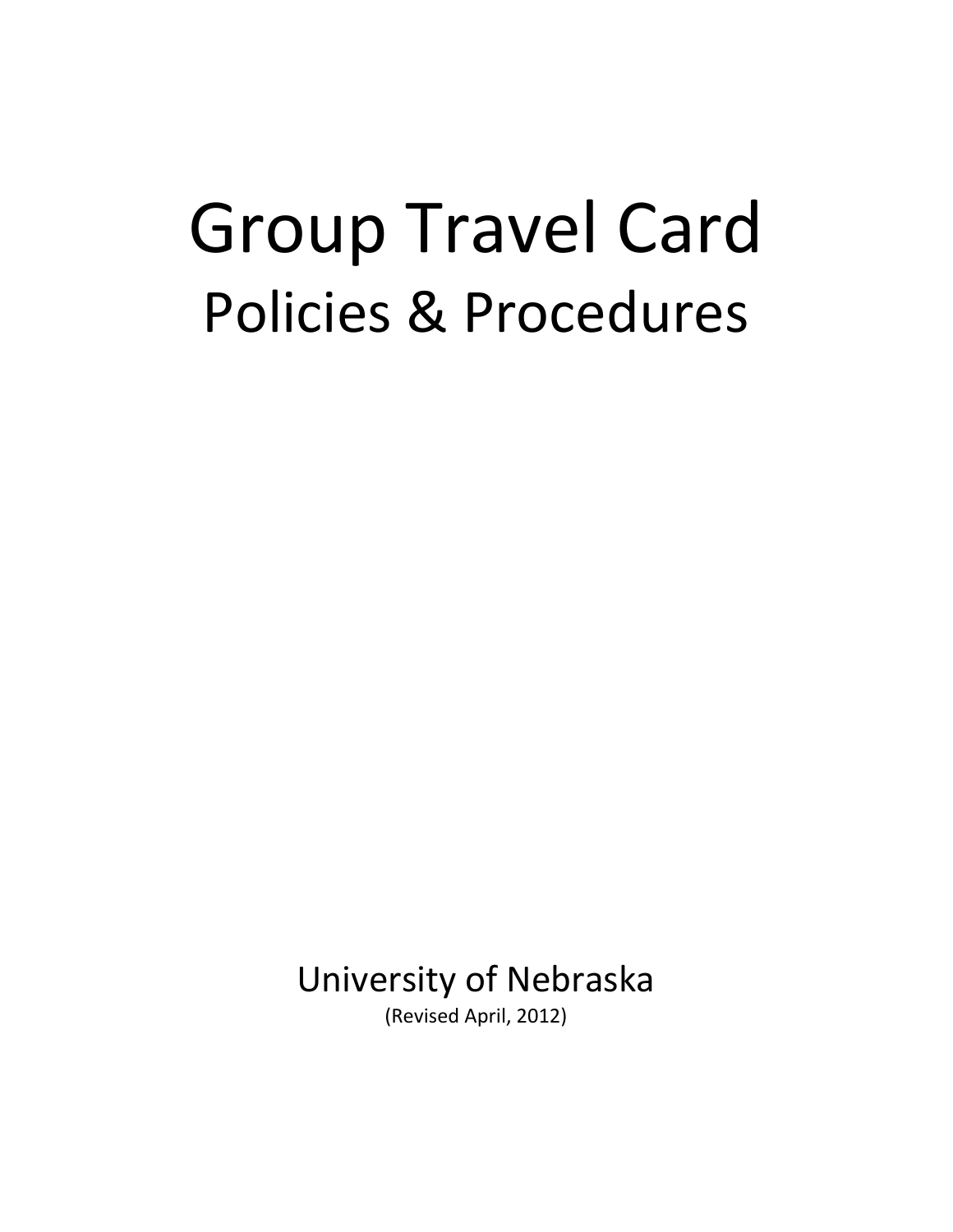**Note: this presents a summary of the Group Travel Card program. As such, it does not attempt to provide all of the details regarding all aspects of the program. For additional questions, please contact the Division of Business and Finance.** 

# **Contents**

- **1. Group Travel Card Program Overview**
- **2. Group Travel Card Financial Policies and Procedures** 
	- **3. Contact Information**
	- **4. Campus Specific Provisions**

# **1. Group Travel Card Program Overview**

# Purpose

The Group Travel Card is a credit card which can be used by University employees when traveling with a group of students for a University function. The Group Travel Card program provides University of Nebraska employees with a credit card to make purchases from vendors/suppliers for approved University group travel purposes. This procurement option improves efficiency by eliminating the need to process vendor invoices and to issue checks for payment. The Group Travel Card program is administered by the Division of Business & Finance.

# Obtaining a Group Travel Card

To obtain a Group Travel Card, an employee must complete a Group Travel Card application, obtain approval by his/her department chair, head, or administrator, successfully complete a training program, and receive approval from the Division of Business & Finance.

Each Group Travel Card is issued to a named individual with the University shown on the card as the corporate buyer of products.

# How the Group Travel Card Works

When a purchase authorization is requested by a vendor/supplier at the point-of-sale, the card provider's system validates the transaction against pre‐set limits. These limits will be established by the Division of Business & Finance through discussions with appropriate departmental administrators based upon travel requirements. All transactions are approved or declined (instantaneously) based on the number of transactions and/or dollar volume of purchases. The cardholder cannot delegate use of the card, and personal use of the card is prohibited. The sales tax exempt status of the University is also embossed on the card.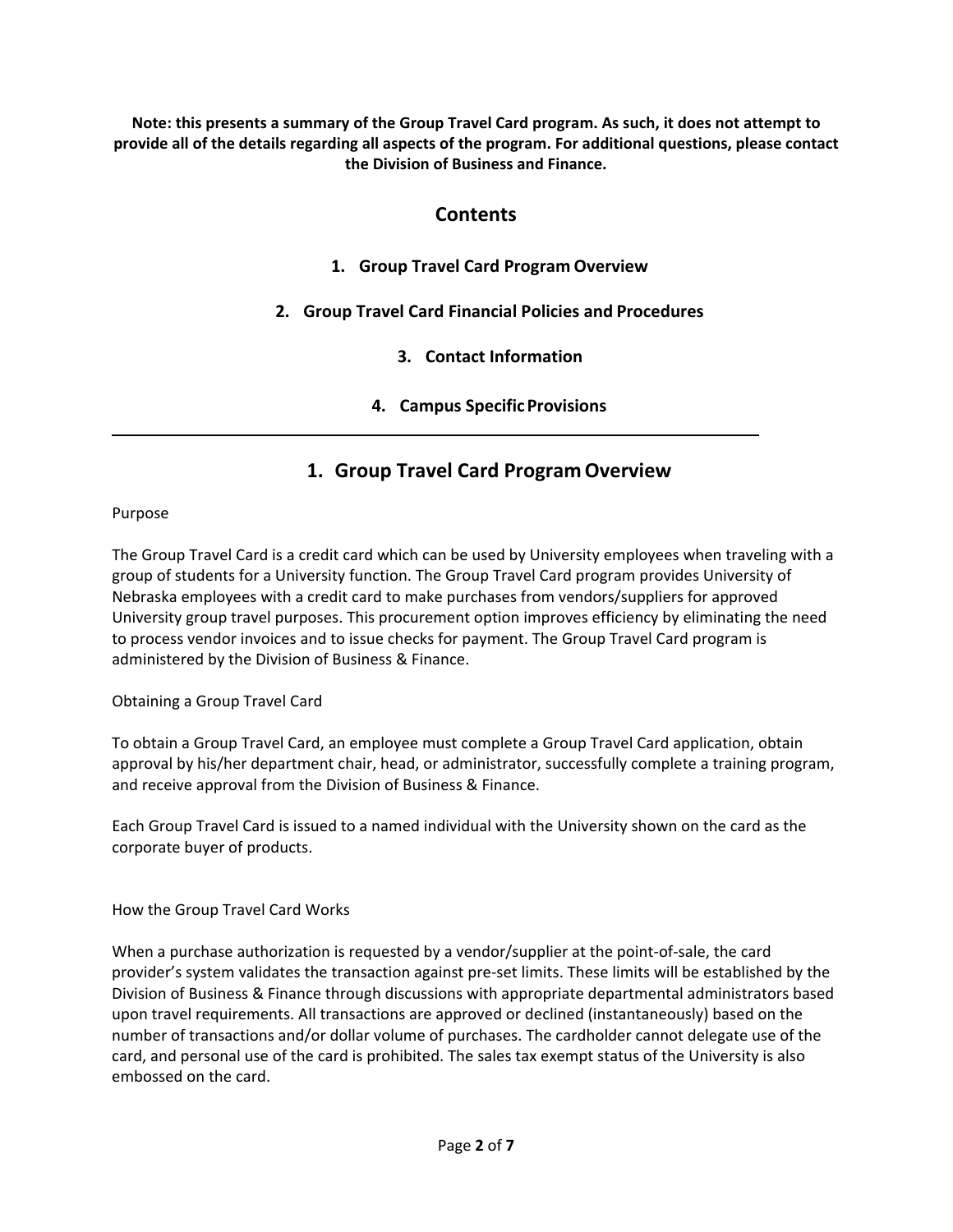Group Travel Card Expenditure Review and Approval

Each Group Travel Card has an approving official, selected by the issuing department, and reconciler. The reconciler for a department is either selected by the Division of Business & Finance or is approved by the Division of Business & Finance in response to the department's recommendation. The approving official reviews cardholder transactions (approving those judged appropriate). The reconciler reviews and posts the cardholder's transactions to the general ledger.

All transactions will be subject to audit by the Division of Business & Finance and others.

# **2. Group Travel Card Financial Policies and Procedures**

# **2.1 Cardholder Agreement**

All cardholders must sign and accept the terms and conditions of the University of Nebraska "Group Travel Card Agreement." All Group Travel Card transactions must only be made by the individual to whom the card is issued. The Group Travel Card is to be used only for University business purposes.

### **2.2 Card Purchases**

Examples of appropriate Group Travel Card transactions include the following. This list is not all inclusive.

- 1. Lodging (room and taxes only);
- 2. Charter buses and public transportation;
- 3. Airfare, with approved "Travel and Transport Situation Report" if required;
- 4. Vehicle rental, fuel purchases, and parking;
- 5. Group meals while traveling;
- 6. Athletic team pre-game, post-game, and after-practice meals "at home";
- 7. "While traveling only" expenditures for Internet access (business or academic purposes only), services, repairs, equipment rental and non-personal supplies;
- 8. Athletic team activities while traveling which are in compliance with NCAA guidelines and have been pre‐approved by the Athletics Business Office; and
- 9. ATM withdrawals for driver's tips, baggage, small supplies, group meals where card is not accepted, etc. which are necessary for the trip.

#### **2.3 Prohibited Purchases**

There are a variety of transactions that are prohibited for the Group Travel Card. These generally include, but are not limited to, the following:

- 1. "Pyramiding" (dividing a large purchase into smaller ones to bypass a spending limit);
- 2. Personal use of any kind;
- 3. Recruiting expenditures, including recruiting-related travel;
- 4. Alcoholic beverages;
- 5. Gifts, donations, contributions;
- 6. Medical expenditures; and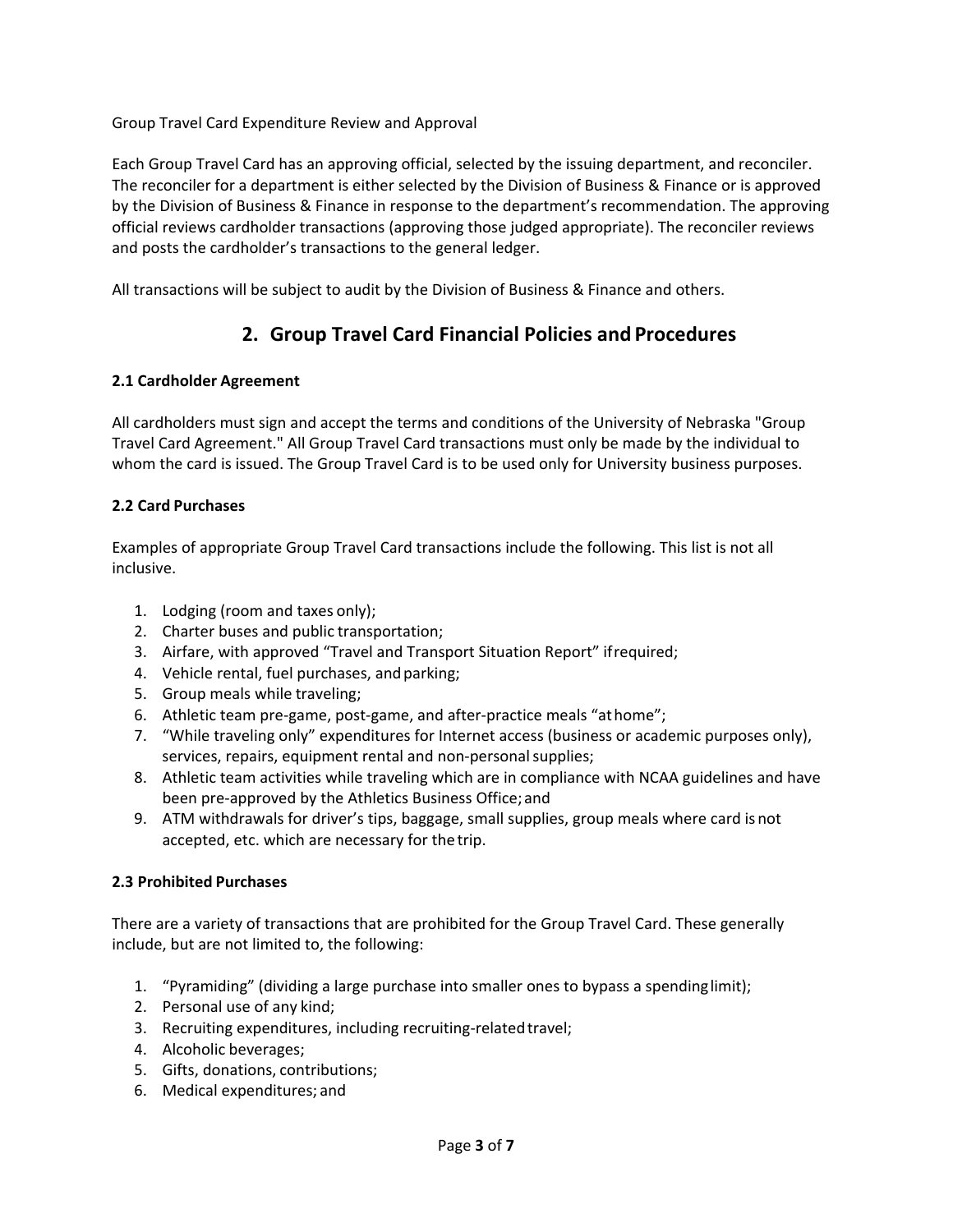7. Payments to individuals, employees, or students for any reason.

Please discuss any potential exceptions with the Division of Business & Finance representative prior to making the purchase.

# **2.4 Cardholder's Responsibilities**

The cardholder is responsible for the following:

- 1. Comply with Group Travel Card Policies and Procedures.
- 2. Report the loss of the card immediately to the issuing bank and to the Division of Business and Finance.
- 3. Assure purchases are made only for approved University‐related business purposes.
- 4. Assure purchases are within the limits assigned to the card (i.e., no "pyramiding") ‐ purchasing limits may be increased by request to the Division of Business & Finance;
- 5. Obtain the supporting original receipts and documentation for all transactions.
- 6. Prepare the group travel voucher which includes the business purpose of the expenditure(s), the participants, where and when the expenditures were incurred, and an itemized list of the trip expenses.
- 7. Obtain approval of the voucher by the approving official.
- 8. Along with the supporting original receipts and documentation, the group travel voucher must be completed and submitted to the approver or to the Division of Business and Finance within thirty days after the group returns from the travel destination. The approver will forward the voucher and documentation to the reconciler for reconciliation.
- 9. Proper use of the University's Nebraska sales tax exempt number. Out‐of‐state vendors are not required to honor the University's Nebraska sales tax exemption.
- 10. Resolve disputes with vendors. (See "Transaction Disputes" later in this section.)
- 11. Enter the proper University cost objects and general ledger accounts to be charged for the purchase(s).
- 12. Address any questions regarding the use of the Group Travel Card to the Division of Business & Finance.

# **2.5 Approving Official's Responsibilities**

The approving official cannot be supervised by the cardholder. This is to assure independent approval of transactions. There may be more than one approving official to whom the cardholder may submit purchases.

The approving official is responsible for the following.

- 1. Complying with Group Travel Card policies and procedures.
- 2. Reviewing, approving, and signing individual transactions or the group travel voucher.
- 3. Assuring that purchases are within the limits assigned to the card (i.e., no "pyramiding").
- 4. Assuring required documentation, including the business purpose, is provided in support of all Group Travel Card transactions and that the transactions are for appropriate University business uses.
- 5. Forwarding documentation to the reconciler within fifteen days after receiving it.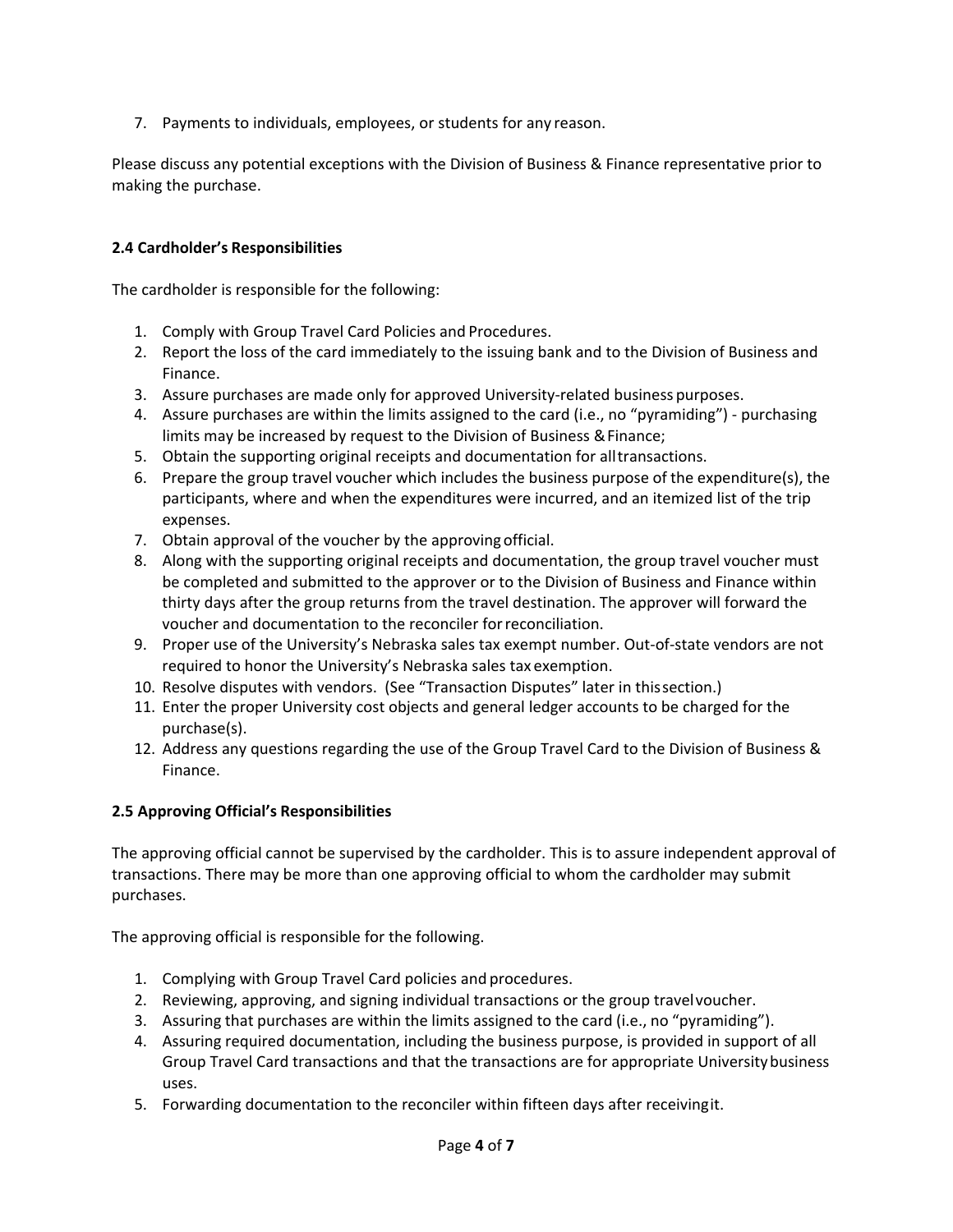- 6. Notifying the Division of Business & Finance of the cardholder's separation of employment so the Group Travel Card is deactivated.
- 7. Addressing any questions regarding the use of the Group Travel Card to the Division of Business & Finance.

# **2.6 Reconciler's Responsibilities**

The reconciler is responsible for the following.

- 1. Assuring compliance with Group Travel Card Policies and Procedures.
- 2. Assuring all charges are reconciled and posted to the proper University cost objects and general ledger accounts.
- 3. Verifying that purchases are within the limits assigned to the card (i.e., no "pyramiding").
- 4. Assuring supporting original receipts and documentation, including the business purpose, are provided in support of all Group Travel Card transactions and that the transactions are for appropriate University business purposes.
- 5. Submit the reconciled/approved group travel voucher (trip report) along with supporting documentation to the Division of Business & Finance for review and storage.

# **2.7 Transaction Disputes**

A cardholder may dispute a charge appearing on his/her Group Travel Card statement. The first step is to contact the vendor. The next step is to contact the bank if the dispute cannot be resolved with the vendor. Disputed charges must be resolved within 60 days of the transaction date. If there is no resolution from the bank, the cardholder should contact the Division of Business & Finance for assistance.

# **2.8 Procedures for Violations of the Group Travel Card Policy**

Two violations of the Group Travel Card Policy will normally result in the immediate termination of the cardholder's account for a minimum of one year. Violation notification e‐mail(s) will be sent to the cardholder, reconciler, and supervisor, approving official and the Department Chair and/or Dean/Director. Issuance of a new card after the one year period will require a new application and successful completion of Group Travel Card training.

Fraudulent use of the Group Travel Card will result in loss of Group Travel Card privileges and possible corrective action in accordance with University policies.

# **2.9 Sales Tax**

As a rule, the University is exempt from paying Nebraska sales tax. The University of Nebraska sales tax exemption number is printed embossed on the front of the Group Travel Card. In the event that the merchant charges sales tax that exceeds \$20, the cardholder should seek reimbursement as soon as possible.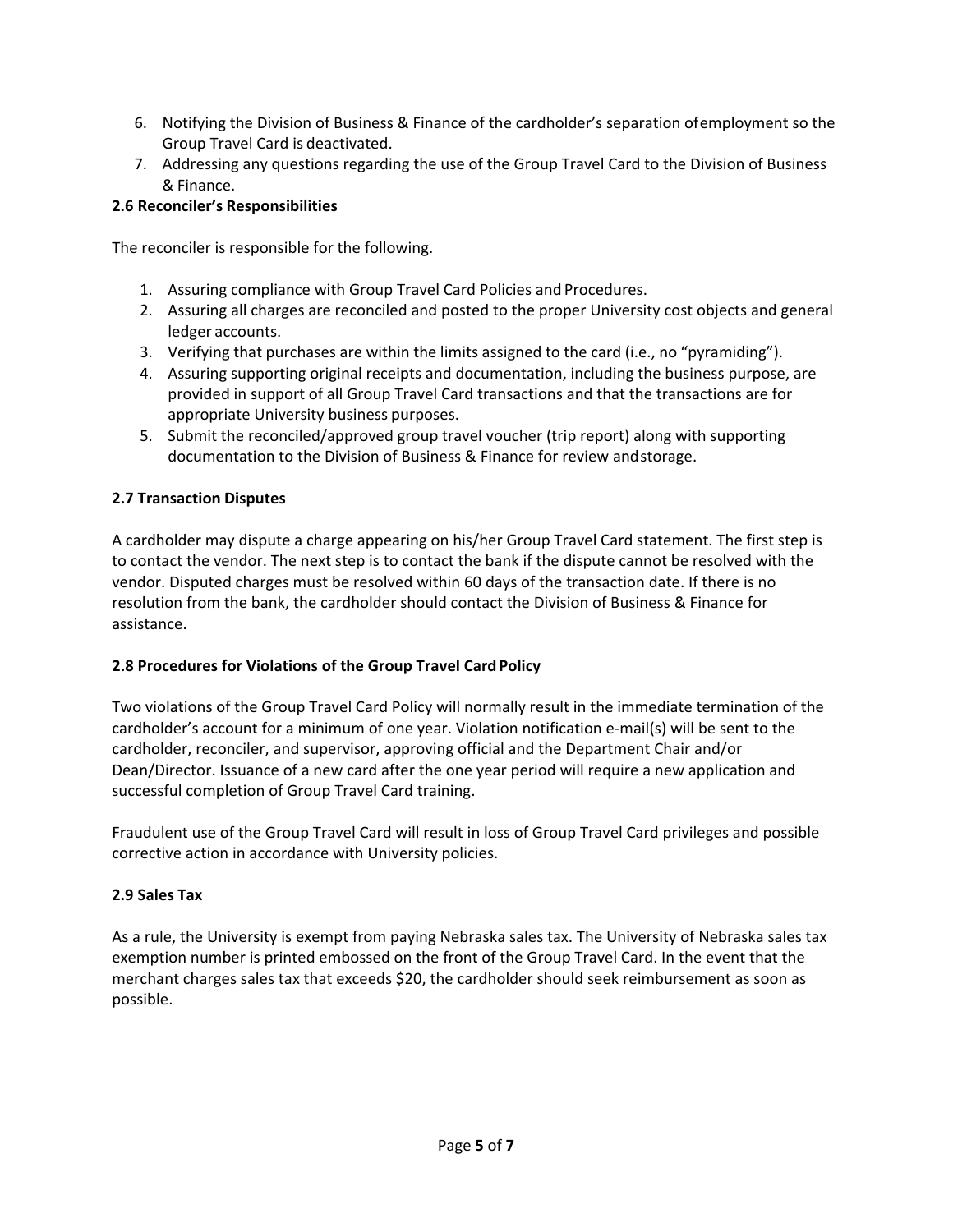# **3. Contact Information**

#### **Report a Lost/Stolen Card or Disputed Item**

US Bank 1‐800‐344‐5696 (outside United States, collect 1‐701‐461‐2042)

#### **Questions Regarding the Program Policies and Procedures**

Questions regarding the Program Policies and Procedures should be directed to the following Business & Finance campus contacts:

Lincoln: Card Programs, 402-472-5613, pcard@unl.edu Omaha: Procurement, 402‐554‐2386, unoprocurement@unomaha.edu Kearney: Business Services, 308‐865‐8525

# **Misuse or Fraudulent Use of Group Travel Card**

State Ombudsman: (800) 742‐7690 or Nebraska Auditor of Public Accounts: (402) 471‐2111